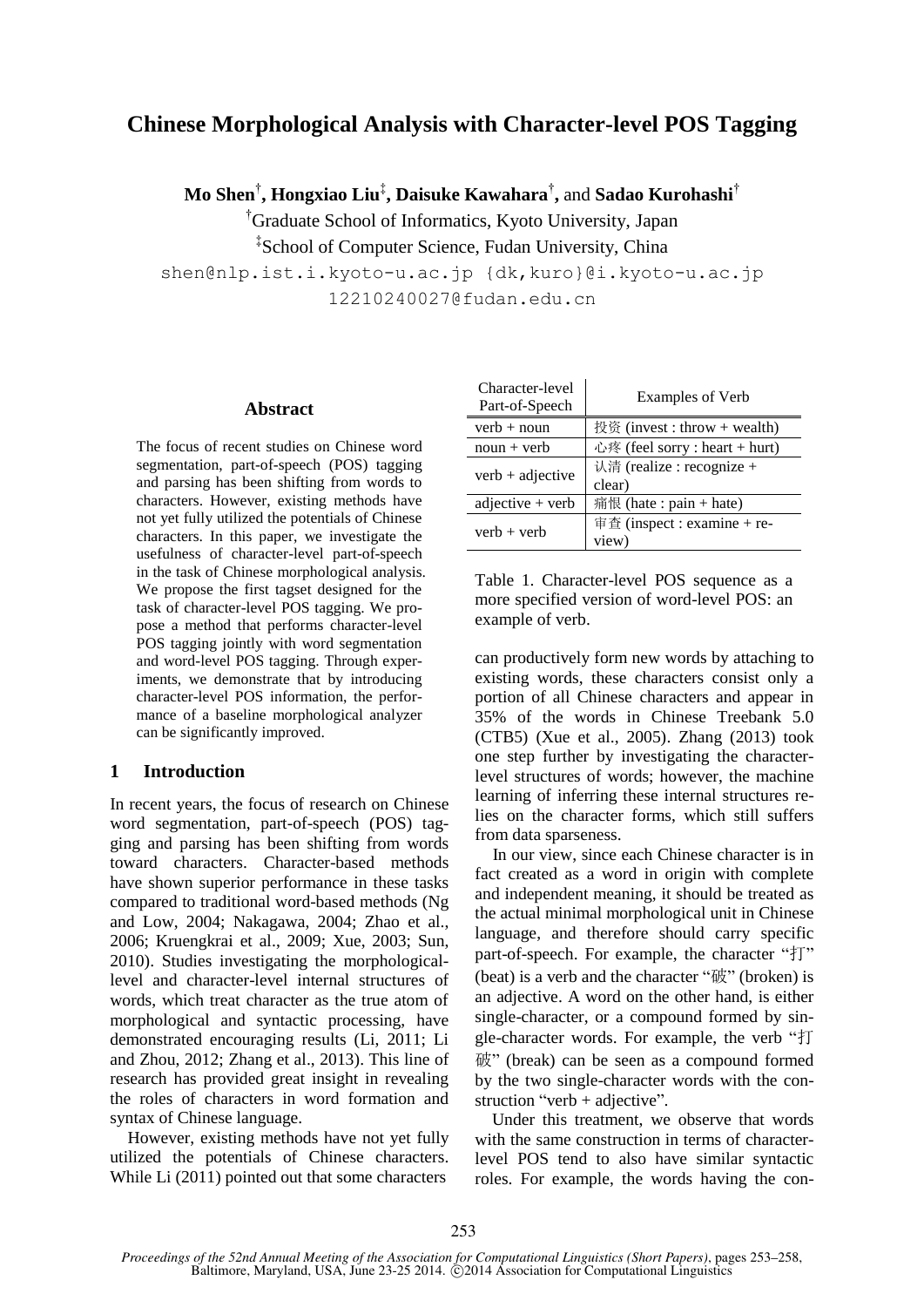struction "verb  $+$  adjective" are typically verbs, and those having the construction "adjective + noun" are typically nouns, as shown in the following examples:

- (a) verb : verb + adjective "打破"(break) : "打"(beat) + "破"(broken) "更新"(update) : "更"(replace) + "新"(new) "漂白"(bleach) : "漂"(wash) + "白"(white)
- (b) noun : adjective + noun "主题"(theme) : "主"(main) + "题"(topic) "新人"(newcomer) : "新"(new) + "人"(person) "快车"(express) : "快"(fast) + "车"(car)

This suggests that character-level POS can be used as cues in predicting the part-of-speech of unknown words.

Another advantage of character-level POS is that, the sequence of character-level POS in a word can be seen as a more fine-grained version of word-level POS. An example is shown in Table 1. The five words in this table are very likely to be tagged with the same word-level POS as verb in any available annotated corpora, while it can be commonly agreed among native speakers of Chinese that the syntactic behaviors of these words are different from each other, due to their distinctions in word constructions. For example, verbs having the construction "verb + noun" (e.g. 投资) or "verb + verb" (e.g. 审査) can also be nouns in some context, while others cannot; And verbs having the constructions "verb + adjective" (e.g. 认清) require exact one object argument, while others generally do not. Therefore, compared to word-level POS, the character-level POS can produce information for more expressive features during the learning process of a morphological analyzer.

In this paper, we investigate the usefulness of character-level POS in the task of Chinese morphological analysis. We propose the first tagset designed for the task of character-level POS tagging, based on which we manually annotate the entire CTB5. We propose a method that performs character-level POS tagging jointly with word segmentation and word-level POS tagging. Through experiments, we demonstrate that by introducing character-level POS information, the performance of a baseline morphological analyzer can be significantly improved.

| Tag          | Part-of-Speech   | Example                          |
|--------------|------------------|----------------------------------|
| n            | noun             | 法案/NN (bill)                     |
| V            | verb             | 发布/VV (publish)                  |
| j            | adj./adv.        | 广阔/VA (vast)                     |
| $\mathbf{t}$ | numerical        | 三点一四/CD (3.14)                   |
| m            | quantifier       | $-\prime$ CD $\#/M$ (a piece of) |
| d            | date             | 九五年/NT (1995)                    |
| k            | proper noun      | 中美/NR (sino-US)                  |
| b            | prefix           | 副市长/NN (vice mayor)              |
| e            | suffix           | 建筑业/NN (construction             |
|              |                  | inductry)                        |
| $\mathbf{r}$ | transliteration  | 阿尔帕德/NR (Árp ád)                 |
| u            | punctuation      | 查尔斯 狄更斯/NR                       |
|              |                  | (Charles Dickens)                |
| f            | foreign chars    | $X$ 射线/NN (X-ray)                |
| $\Omega$     | onomatopoeia     | 隆隆/AD (rumble)                   |
| S            | surname          | 王新民/NR (Wang                     |
|              |                  | Xinmin)                          |
| p            | pronoun          | 他们/PN (they)                     |
| $\mathbf c$  | other functional | 用于/VV (be used for)              |

Table 2. Tagset for character-level part-ofspeech tagging. The underlined characters in the examples correspond to the tags on the left-most column. The CTB-style word-level POS are also shown for the examples.

## **2 Character-level POS Tagset**

We propose a tagset for the task of characterlevel POS tagging. This tagset contains 16 tags, as illustrated in Table 2. The tagset is designed by treating each Chinese character as a singlecharacter word, and each (multi-character) word as a phrase of single-character words. Some of these tags are directly derived from the commonly accepted word-level part-of-speech, such as noun, verb, adjective and adverb. It should be noted that, for single-character words, the difference between adjective and adverb can almost be ignored, because for any of such words that can be used as an adjective, it usually can also be used as an adverb. Therefore, we have merged these two tags into one.

On the other hand, some other tags are designed specifically for characters, such as transliteration, surname, prefix and suffix. Unlike some Asian languages such as Japanese, there is no explicit character set in Chinese that are used exclusively for expressing names of foreign persons, places or organizations. However, some characters are used much more frequently than others in these situations. For example, in the person's name "阿尔帕德" (Árpád), all the four characters can be frequently observed in words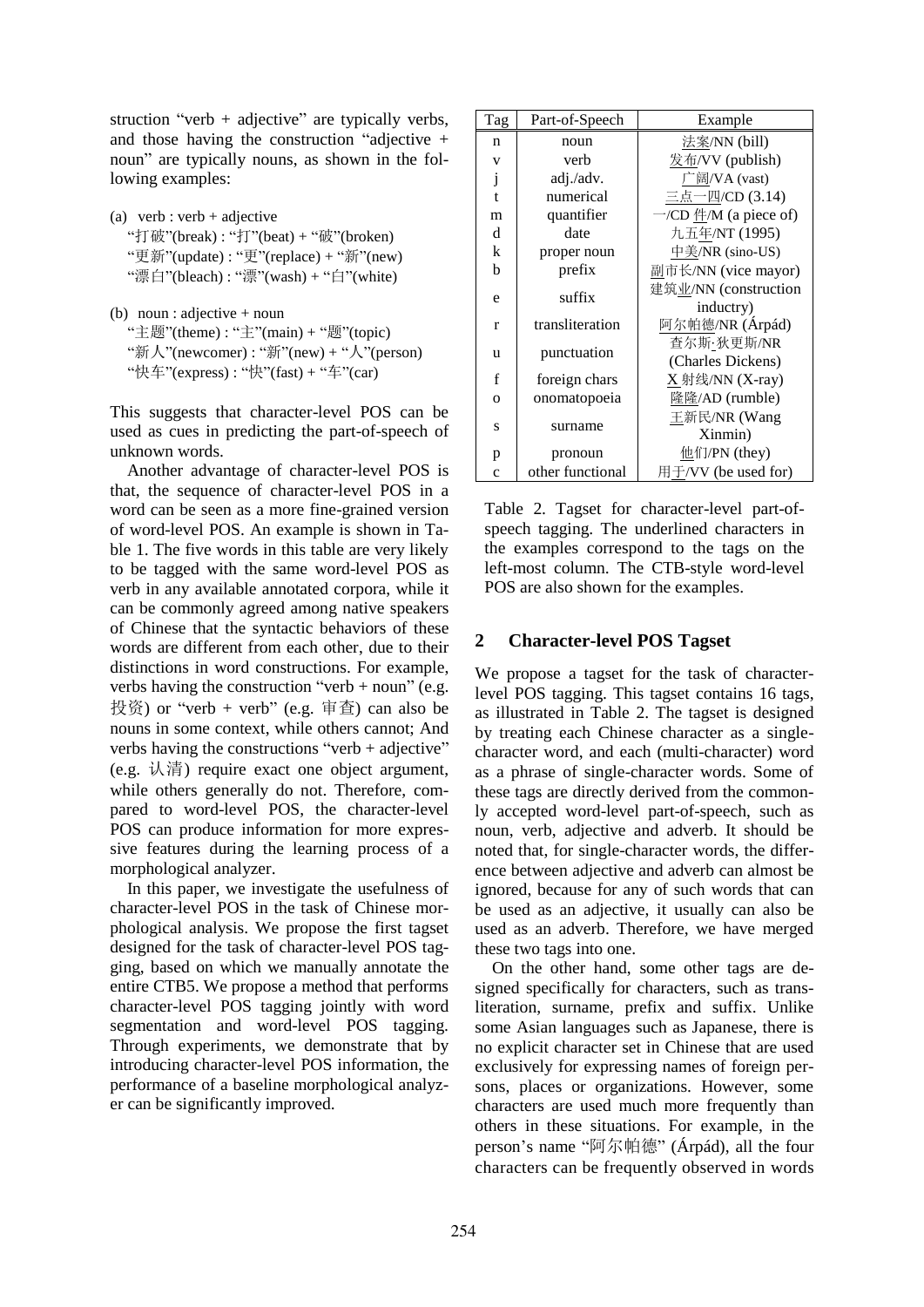

Figure 1. A Word-character hybrid lattice of a Chinese sentence. Correct path is represented by blue bold lines.

| Word<br>Length |          |             |                      |                         |                                       | more<br>or                             |
|----------------|----------|-------------|----------------------|-------------------------|---------------------------------------|----------------------------------------|
| Tags           | nг<br>νc | DD<br>DD 2E | $\sim$<br>$BB_2B_3E$ | $BB_2B_3ME$<br><u>.</u> | $3MME$<br>BB <sub>2</sub> B<br>$\sim$ | :MME<br>BB <sub>2</sub> B <sub>2</sub> |

Table 3. Word representation with a 6-tag tagset: *S*, *B*, *B2*, *B3*, *M*, *E*

of transliterations. Similarly, surnames in Chinese are also drawn from a set of limited number of characters. We therefore assign specific tags for this kind of character sets. The tags for prefixes and suffixes are motivated by the previous studies (Li, 2011; Li and Zhou, 2012).

We have annotated character-level POS for all words in CTB5<sup>1</sup>. Fortunately, character-level POS in most words are independent of context, which means it is sufficient to annotate word forms unless there is an ambiguity. The annotation was conducted by two persons, where each one of them was responsible for about 70% of the documents in the corpus. The redundancy was set for the purposes of style unification and quality control, on which we find that the interannotator agreement is 96.2%. Although the annotation also includes the test set, we blind this portion in all the experiments.

#### 1 http://nlp.ist.i.kyoto-u.ac.jp/EN/index.php?CharPosCN

## **3 Chinese Morphological Analysis with Character-level POS**

#### **3.1 System Description**

Previous studies have shown that jointly processing word segmentation and POS tagging is preferable to pipeline processing, which can propagate errors (Nakagawa and Uchimoto, 2007; Kruengkrai et al., 2009). Based on these studies, we propose a word-character hybrid model which can also utilize the character-level POS information. This hybrid model constructs a lattice that consists of word-level and characterlevel nodes from a given input sentence. Wordlevel nodes correspond to words found in the system's lexicon, which has been compiled from training data. Character-level nodes have special tags called position-of-character (POC) that indicate the word-internal position (Asahara, 2003; Nakagawa, 2004). We have adopted the 6-tag tagset, which (Zhao et al., 2006) reported to be optimal. This tagset is illustrated in Table 3.

Figure 2 shows an example of a lattice for the Chinese sentence: "陈德铭答记者问" (Chen Deming answers to journalists' questions). The correct path is marked with blue bold lines. The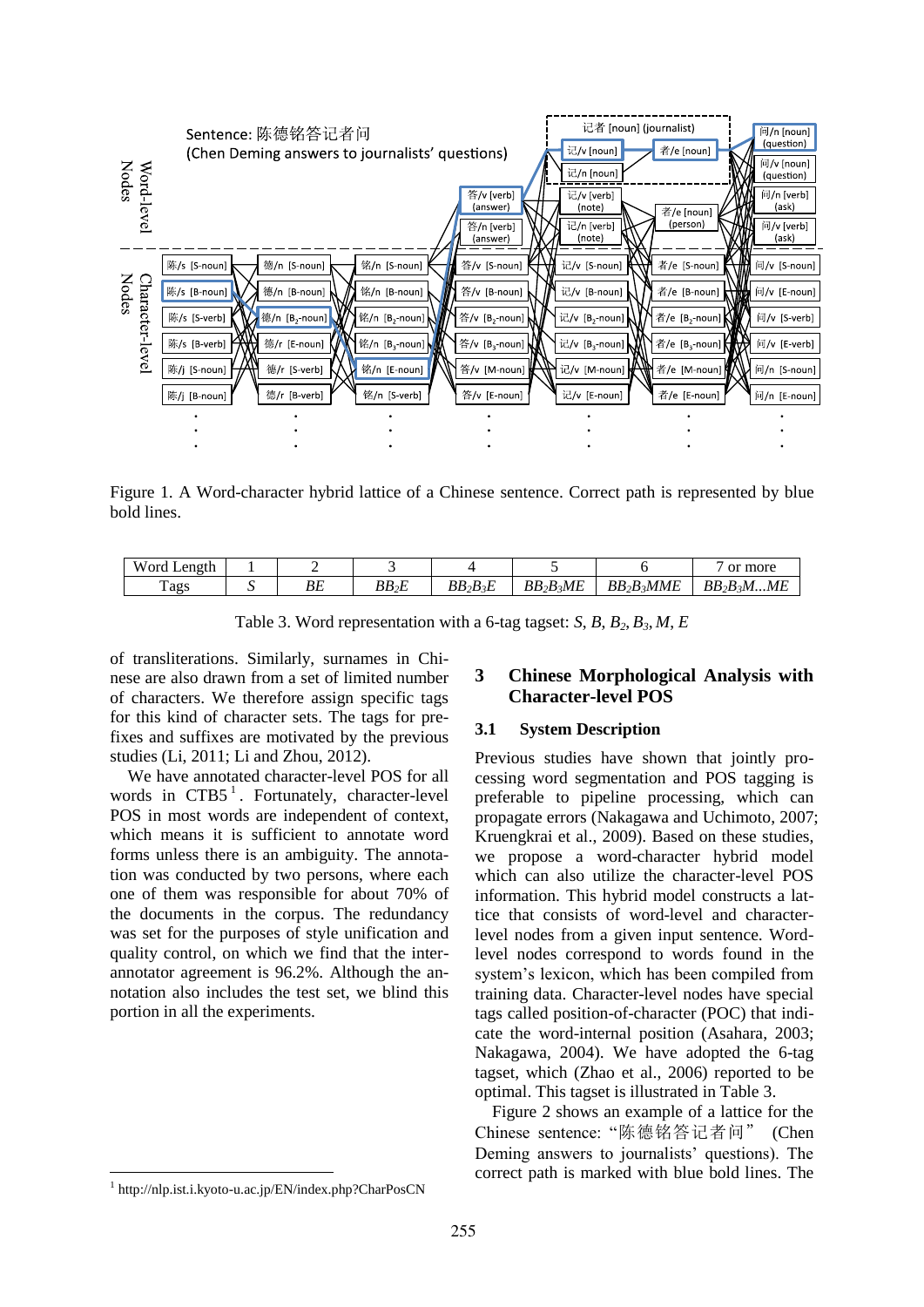| Category                | Template                                                                                                                                                                                         | Condition           |  |
|-------------------------|--------------------------------------------------------------------------------------------------------------------------------------------------------------------------------------------------|---------------------|--|
| <b>Baseline-unigram</b> | $\langle w_0 \rangle$ $\langle p_0 \rangle$ $\langle w_0, p_0 \rangle$ $\langle l_0, p_0 \rangle$ $\langle \text{begin}(w_0), p_0 \rangle$ $\langle \text{end}(w_0), p_0 \rangle$                | $W_0$               |  |
|                         | $\langle \text{begin}(w_0), \text{end}(w_0), p_0 \rangle$                                                                                                                                        |                     |  |
|                         | $(c_{-2}, p_0)$ $(c_{-1}, p_0)$ $(c_0, p_0)$ $(c_1, p_0)$ $(c_2, p_0)$                                                                                                                           | $C_0$               |  |
|                         | $(c_{-2}, c_{-1}, p_0)$ $(c_{-1}, c_0, p_0)$ $(c_0, c_1, p_0)$ $(c_1, c_2, p_0)$ $(c_{-1}, c_1, p_0)$                                                                                            |                     |  |
| <b>Baseline-bigram</b>  | $\langle w_{-1}, w_0 \rangle$ $\langle p_{-1}, p_0 \rangle$ $\langle w_{-1}, p_0 \rangle$ $\langle p_{-1}, w_0 \rangle$ $\langle w_{-1}, p_{-1}, w_0 \rangle$ $\langle w_{-1}, w_0, p_0 \rangle$ |                     |  |
|                         | $\langle w_{-1}, p_{-1}, p_0 \rangle$ $\langle p_{-1}, w_0, p_0 \rangle$ $\langle w_{-1}, p_{-1}, w_0, p_0 \rangle$ $\langle l_{-1}, p_{-1}, l_0 \rangle$ $\langle l_{-1}, l_0, p_0 \rangle$     |                     |  |
|                         | $\langle l_{-1}, p_{-1}, p_0 \rangle$ $\langle p_{-1}, l_0, p_0 \rangle$ $\langle l_{-1}, p_{-1}, l_0, p_0 \rangle$ $\langle \text{end}(w_{-1}), p_0 \rangle$                                    | $W_{-1} \times W_0$ |  |
|                         | $\langle p_{-1}, \text{begin}(w_0) \rangle \langle \text{end}(w_{-1}), p_{-1}, p_0 \rangle \langle p_{-1}, \text{begin}(w_0), p_0 \rangle$                                                       |                     |  |
|                         | $\langle c_{-1}, c_0 \rangle$ $\langle p_{-1}, p_0 \rangle$ $\langle c_{-1}, p_{-1}, c_0 \rangle$ $\langle c_{-1}, c_0, p_0 \rangle$                                                             | $C_{-1} \times C_0$ |  |
|                         | $(c_{-1}, p_{-1}, p_0)$ $(p_{-1}, c_0, p_0)$ $(c_{-1}, p_{-1}, c_0, p_0)$                                                                                                                        |                     |  |
|                         | $\langle p_{-1}, p_0 \rangle$                                                                                                                                                                    | Otherwise           |  |
| Proposed-unigram        | $\langle \text{CP}(c_0), p_0 \rangle$                                                                                                                                                            | $C_0$               |  |
| <b>Proposed-bigram</b>  | $\langle CP_{pair}(w_{-1}), p_0 \rangle \langle CP_{pair}(w_{-1}), p_{-1}, p_0 \rangle$                                                                                                          | $W_{-1} \times N_0$ |  |
|                         | $\langle CP_{all}(w_{-1}), p_0 \rangle \langle CP_{all}(w_{-1}), p_{-1}, p_0 \rangle$                                                                                                            |                     |  |
|                         | $\langle CP_{pair}(w_{-1}), p_{-1}, CP(c_0) \rangle \langle CP_{pair}(w_{-1}), CP(c_0), p_0 \rangle$                                                                                             |                     |  |
|                         | $\langle CP_{all}(w_{-1}), p_{-1}, CP(c_0) \rangle \langle CP_{all}(w_{-1}), CP(c_0), p_0 \rangle$                                                                                               | $W_{-1} \times C_0$ |  |
|                         | $\langle p_{-1}, \text{CP}(c_0) \rangle$ $\langle p_{-1}, \text{CP}(c_0), p_0 \rangle$                                                                                                           | $N_{-1} \times C_0$ |  |
|                         | $\langle CP(c_{-1}), p_0 \rangle$ $\langle CP(c_{-1}), p_{-1}, p_0 \rangle$                                                                                                                      | $C_{-1} \times N_0$ |  |
|                         | $\langle CP(c_{-1}), p_{-1}, CP(c_0) \rangle$ $\langle CP(c_{-1}), CP(c_0), p_0 \rangle$ $\langle CP(c_{-1}), p_{-1}, CP(c_0), p_0 \rangle$                                                      | $C_{-1} \times C_0$ |  |

Table 4. Feature templates. The "Condition" column describes when to apply the templates:  $W_{-1}$ and  $W_0$  denote the previous and the current word-level node;  $C_{-1}$  and  $C_0$  denote the previous and the current character-level node;  $N_{-1}$  and  $N_0$  denote the previous and the current node of any types. Word-level nodes represent known words that can be found in the system's lexicon.

upper part of the lattice (word-level nodes) represents known words, where each node carries information such as character form, characterlevel POS , and word-level POS. A word that contains multiple characters is represented by a sub-lattice (the dashed rectangle in the figure), where a path stands for a possible sequence of character-level POS for this word. For example, the word "记者" (journalist) has two possible paths of character-level POS: "verb + suffix" and "noun + suffix". Nodes that are inside a sublattice cannot be linked to nodes that are outside, except from the boundaries. The lower part of the lattice (character-level nodes) represents unknown words, where each node carries a position-of-character tag, in addition to other types of information that can also be found on a wordlevel node. A sequence of character-level nodes are considered as an unknown word if and only if the sequence of POC tags forms one of the cases listed in Table 3. This table also illustrates the permitted transitions between adjacent characterlevel nodes. We use the standard dynamic programming technique to search for the best path in the lattice. We use the averaged perceptron (Collins, 2002), an efficient online learning algorithm, to train the model.

### **3.2 Features**

We show the feature templates of our model in Table 4. The features consist of two categories:

baseline features, which are modified from the templates proposed in (Kruengkrai et al., 2009); and proposed features, which encode characterlevel POS information.

**Baseline features:** For word-level nodes that represent known words, we use the symbols  $w, p$ and  $l$  to denote the word form, POS tag and length of the word, respectively. The functions begin(w) and end(w) return the first and last character of  $w$ . If  $w$  has only one character, we omit the templates that contain begin( $w$ ) or  $end(w)$ . We use the subscript indices 0 and -1 to indicate the current node and the previous node during a Viterbi search, respectively. For character-level nodes,  $c$  denotes the surface character, and  $p$  denotes the combination of POS and POC (position-of-character) tags.

**Proposed features:** For word-level nodes, the function  $CP_{pair}(w)$  returns the pair of the character-level POS tags of the first and last characters of w, and  $CP_{all}(w)$  returns the sequence of character-level POS tags of  $w$ . If either the pair or the sequence of character-level POS is ambiguous, which means there are multiple paths in the sub-lattice of the word-level node, then the values on the current best path (with local context) during the Viterbi search will be returned. If  $w$ has only one character, we omit the templates that contain  $CP_{pair}(w)$ . For character-level nodes, the function  $CP(c)$  returns its character-level POS. The subscript indices 0 and -1 as well as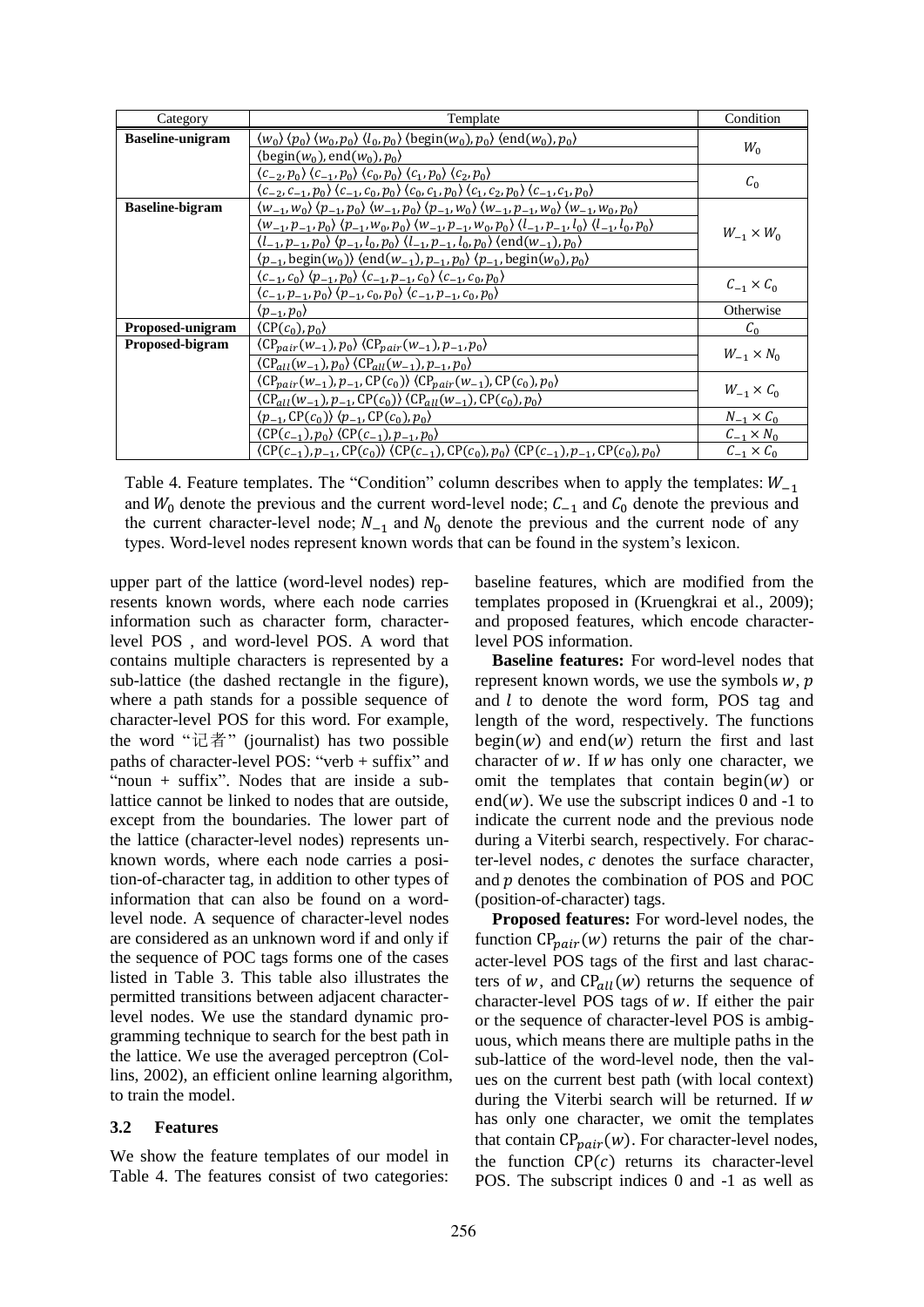other symbols stand for the same meaning as they are in the baseline features.

## **4 Evaluation**

## **4.1 Settings**

To evaluate our proposed method, we have conducted two sets of experiments on CTB5: word segmentation, and joint word segmentation and word-level POS tagging. We have adopted the same data division as in (Jiang et al., 2008a; Jiang et al., 2008b; Kruengkrai et al., 2009; Zhang and Clark, 2010; Sun, 2011): the training set, dev set and test set have 18,089, 350 and 348 sentences, respectively. The models applied on all test sets are those that result in the best performance on the CTB5 dev set.

We have annotated character-level POS information for all 508,768 word tokens in CTB5. As mentioned in section 2, we blind the annotation in the test set in all the experiments. To learn the characteristics of unknown words, we built the system's lexicon using only the words in the training data that appear at least 3 times. We applied a similar strategy in building the lexicon for character-level POS, where the threshold we choose is 2. These thresholds were tuned using the development data.

We have used precision, recall and the F-score to measure the performance of the systems. Precision  $(P)$  is defined as the percentage of output tokens that are consistent with the gold standard test data, and recall  $(R)$  is the percentage of tokens in the gold standard test data that are recognized in the output. The balanced  $F-score$  ( $F$ ) is defined as  $\frac{2 \cdot P \cdot R}{P + R}$ .

## **4.2 Experimental Results**

We compare the performance between a baseline model and our proposed approach. The results of the word segmentation experiment and the joint experiment of segmentation and POS tagging are shown in Table 5(a) and Table 5(b), respectively. Each row in these tables shows the performance of the corresponding system. "CharPos" stands for our proposed model which has been described in section 3. "Baseline" stands for the same model except it only enables features from the baseline templates.

The results show that, while the differences between the baseline model and the proposed model in word segmentation accuracies are small, the proposed model achieves significant improvement in the experiment of joint segmentati-

(a) Word Segmentation Results

| System          |           |    |          |
|-----------------|-----------|----|----------|
| <b>Baseline</b> | 48<br>97. | 44 | 96<br>97 |
| <b>CharPOS</b>  | 97        |    | .03      |

(b) Joint Segmentation and POS Tagging Results

| System          |       |       |       |
|-----------------|-------|-------|-------|
| <b>Baseline</b> | 93.01 | 93.95 | 93.48 |
| <b>CharPOS</b>  | 93.42 | 94.18 | 93.80 |
|                 |       |       |       |

Table 5. Experimental results on CTB5.

| System          | Segmentation | Joint |
|-----------------|--------------|-------|
| <b>Baseline</b> | 97.96        | 93.48 |
| CharPOS         | 98.03        | 93.80 |
| Jiang2008a      | 97.85        | 93.41 |
| Jiang2008b      | 97.74        | 93.37 |
| Kruengkrai2009  | 97.87        | 93.67 |
| Zhang2010       | 97.78        | 93.67 |
| Sun2011         | 98.17        | 94.02 |

Table 6. Comparison with previous studies on CTB5.

on and POS tagging<sup>2</sup>. This suggests that our proposed method is particularly effective in predicting the word-level POS, which is consistent with our observations mentioned in section 1.

In Table 6 we compare our approach with morphological analyzers in previous studies. The accuracies of the systems in previous work are directly taken from the original paper. As the results show, despite the fact that the performance of our baseline model is relatively weak in the joint segmentation and POS tagging task, our proposed model achieves the second-best performance in both segmentation and joint tasks.

## **5 Conclusion**

We believe that by treating characters as the true atoms of Chinese morphological and syntactic analysis, it is possible to address the out-ofvocabulary problem that word-based methods have been long suffered from. In our error analysis, we believe that by exploring the characterlevel POS and the internal word structure (Zhang et al., 2013) at the same time, it is possible to further improve the performance of morphological analysis and parsing. We will address these issues in our future work.

 $2 p < 0.05$  in McNemar's test.